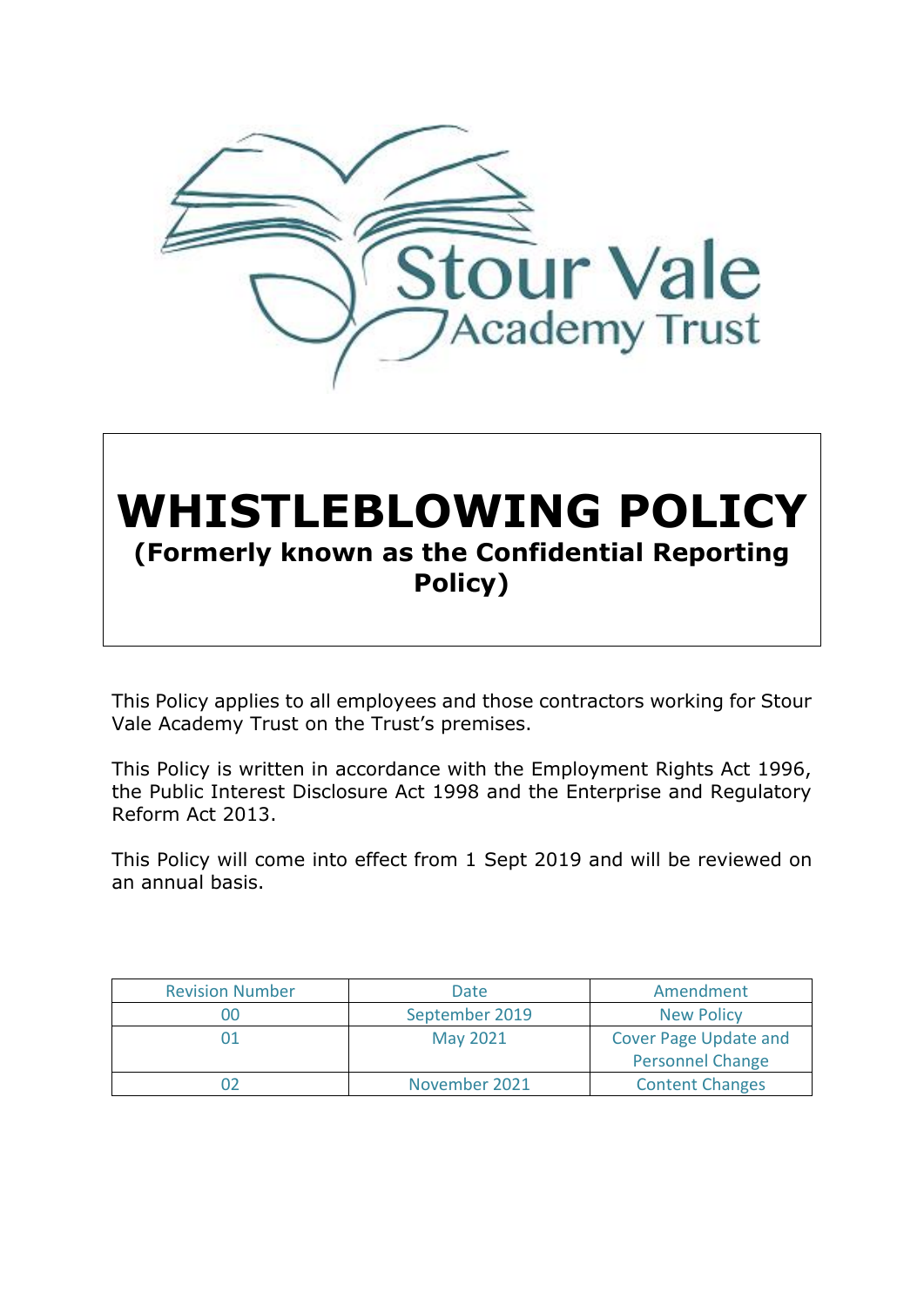# **Contents**

| $\mathbf{1}$              |                                                                          |  |
|---------------------------|--------------------------------------------------------------------------|--|
| $\mathsf{2}^{\mathsf{2}}$ |                                                                          |  |
| 3                         |                                                                          |  |
| 4                         |                                                                          |  |
| 5                         |                                                                          |  |
| 6                         | ADVICE TO EMPLOYEES WISHING TO RAISE A CONCERN OR MAKE A                 |  |
| 7 <sup>7</sup>            |                                                                          |  |
| 8                         | HOW TO REPORT AN ACTUAL OR SUSPECTED SERIOUS                             |  |
| 9                         | HOW THE TRUST WILL RESPOND TO A DISCLOSURE  11                           |  |
| 10                        |                                                                          |  |
| 11                        |                                                                          |  |
| 12                        |                                                                          |  |
|                           | Appendix 1: The Nolan Principles of Conduct Underpinning Public Life 16  |  |
|                           | Appendix 2: List of other bodies a whistleblowing disclosure can be made |  |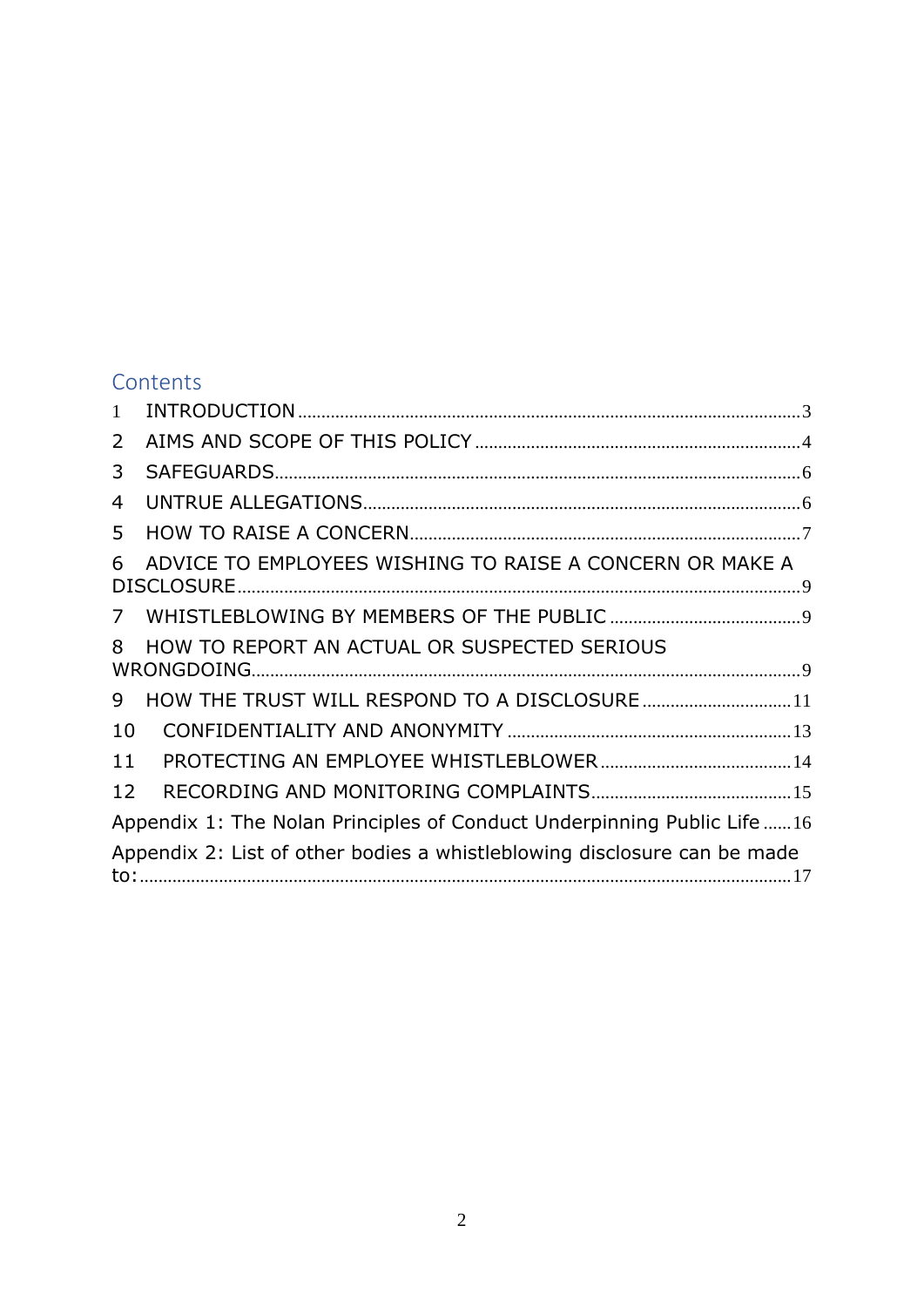#### <span id="page-2-0"></span>**1 INTRODUCTION**

- 1.1 Stour Vale Academy Trust is committed to ensuring that it, and the people working for it, complies with the highest standards of openness, honesty, integrity and accountability.
- 1.2 The term whistleblowing has a specific legal definition, i.e. a disclosure or allegation of serious wrongdoing made by an employee, and a wider public definition, i.e. any disclosure or allegation of serious wrongdoing made by anyone.
- 1.3 This policy seeks to cover disclosures and allegations of serious wrongdoing made by anyone (including Stour Vale Academy Trust employees/workers, contractors, seconded Trust employees). Where this policy refers to a whistleblower; it refers to any individual or a member of the public who is making a disclosure or allegation of any serious wrongdoing.
- 1.4 Employees are often the first to realise that there may be something seriously wrong within the Trust. However, they may not express their concerns because they feel that speaking up would be disloyal to their colleagues or to the Trust and they may have fears of harassment, reprimand, getting it wrong or victimisation. In these circumstances, it may be easier to ignore the concern rather than report what may just be a suspicion of malpractice.
- 1.5 In line with our commitment we expect employees, suppliers and those providing services under a contract with the Trust and others that we deal with, who have serious concerns about any wrongdoing with regards to the Trust's work, to come forward and voice those concerns. It is recognised that most cases will have to proceed on a confidential basis.
- 1.6 This Policy makes it clear that you can do so without fear of victimisation, subsequent discrimination or disadvantage. This Whistleblowing Policy is intended to encourage and enable employees to raise serious concerns **within** the Trust rather than overlooking a problem or "blowing the whistle" outside the Trust.
- 1.7 These procedures are in addition to the Trust's complaints procedures and other statutory reporting procedures such as those relating to safeguarding children or vulnerable adults. Managers are responsible for making service users aware of the existence of these procedures.
- 1.8 This policy is not designed to be used: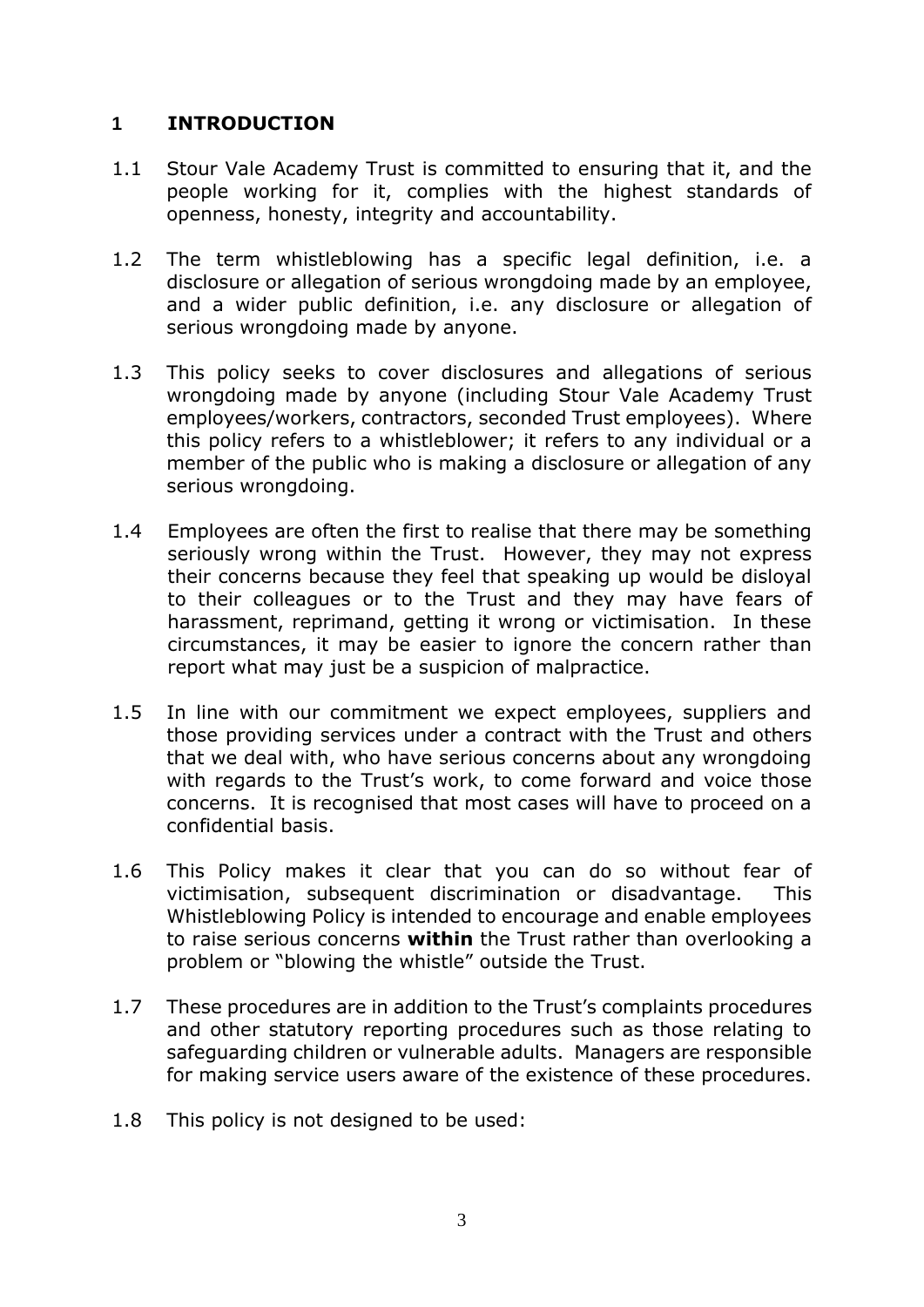- a) for raising or reconsideration of matters that come under existing internal Trust procedures e.g. grievance, disciplinary or capability procedures; or
- b) for allegations that fall within the scope of specific procedures (for example child or vulnerable adult protection) which will normally be referred for consideration under the relevant procedure recommended from the Safeguarding Board of the relevant Local Authority, unless the employee has good reason to believe that the procedure is not being followed or will not be followed effectively; or
- c) as an appeal process from any complaint or grievance handled under any of the above procedures.
- 1.9 Where a complaint made under this policy falls outside the scope of the policy, e.g. where the complaint falls outside the scope of "serious wrongdoing", Stour Vale Academy Trust will advise the whistleblower of this and consult with the whistleblower in respect of taking the complaint further. Wherever possible, the Trust will comply with the view of the whistleblower, but there are situations where the Trust is legally required to pass on details of allegations, without the consent of the whistleblower, such as in safeguarding matters, or where the allegations related to serious criminal activity undertaken by individuals outside the Trust.

# <span id="page-3-0"></span>**2 AIMS AND SCOPE OF THIS POLICY**

- 2.1 This Policy aims to:
	- Encourage everyone to feel confident in raising concerns and to question and act upon concerns about practice
	- Provide avenues to raise those concerns and receive feedback on any action taken
	- Ensure an individual receives a response to any concerns raised and that they are aware of how to pursue them if they are not satisfied
	- Reassure the individual who has raised a concern that they will be protected from possible reprisals or victimisation if they have a reasonable belief that they have made any disclosure
- 2.2 There are existing procedures in place if you are employed by Stour Vale Academy Trust to lodge a grievance relating to your own employment. The Whistleblowing Policy is intended to cover major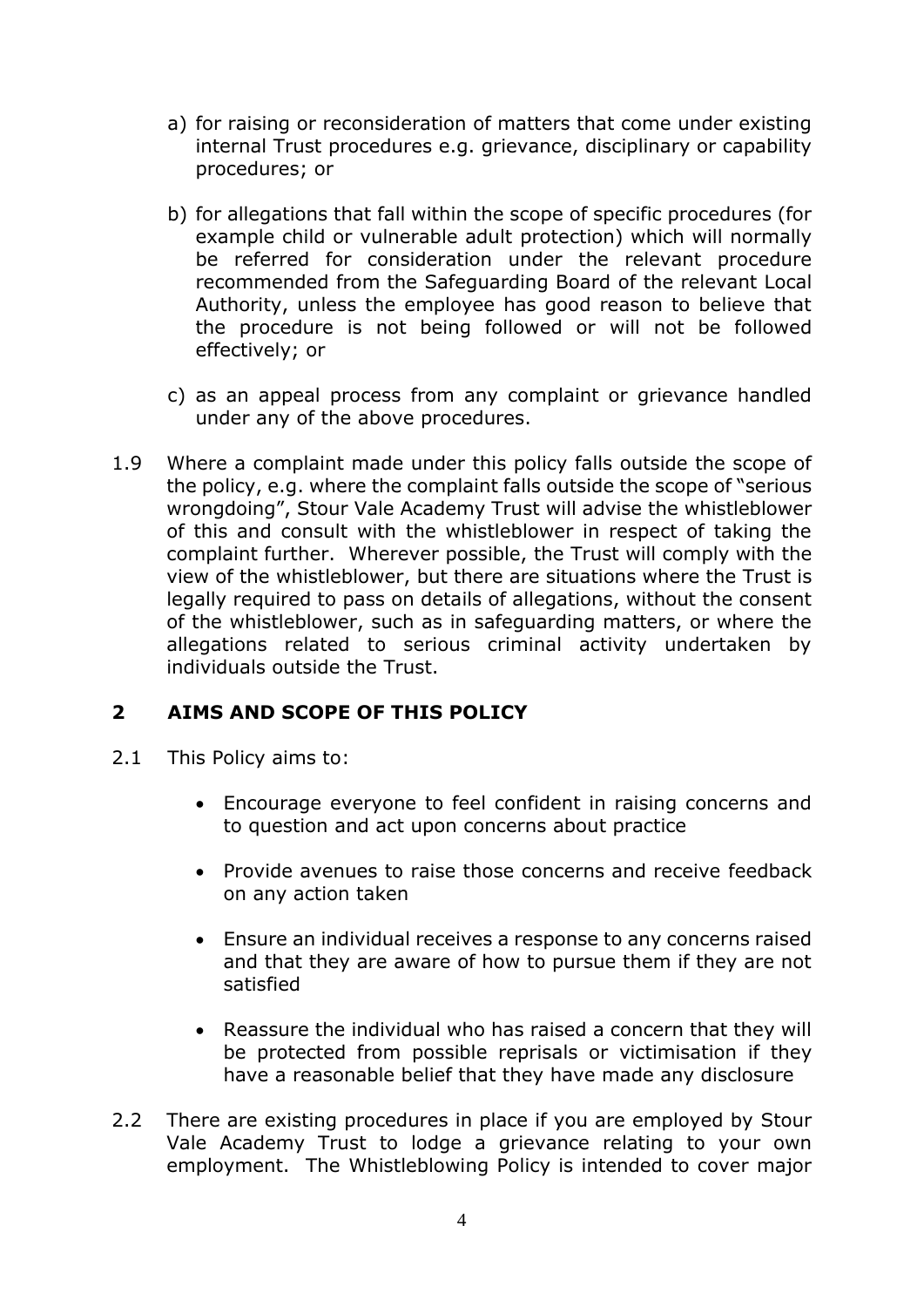concerns and in order to be protected any wrongdoing will fall outside the scope of other procedures of serious wrongdoing. These include:-

- Breach of a legal obligation
- Conduct which is an offence or a breach of law, including, for example, data protection and equality legislation
- Any criminal activity; including incitement to commit a criminal act
- Corruption of fraud
- A miscarriage of justice
- A danger to health and safety risks of any individual (including members of the public)
- Damage to the environment
- Abuse of power or authority
- The unauthorised use of public funds
- Failure to comply with professional standards, Trust/School policies or codes of practice/conduct
- Sexual, emotional or physical abuse or neglect of clients, or other unethical conduct
- Any other form of improper action or conduct is taking place. This could include breaches of the regulation requiring school governors to "act with integrity, objectivity and honesty and in the best interests of the school" (The School Governance (Roles, Procedures and Allowances) (England) Regulations 2013)
- Breaches of the "Nolan Principles of Conduct Underpinning Public Life" (Please refer to Appendix 1)

committed by or related to the actions of:

- Stour Vale Academy Trust employees/workers
- Members
- Directors
- Governors
- Contractors, agency staff, suppliers or consultants of Stour Vale Academy Trust in the course of their work for the Trust
- Trade Unions
- 2.3 Thus, any serious concerns of wrongdoing that you have about any aspect of service provision or the conduct of officers listed above can be reported under the Whistleblowing Policy. This may be about something that:
	- makes you feel uncomfortable in terms of known standards, your experience or the standards you believe the Trust subscribes to; or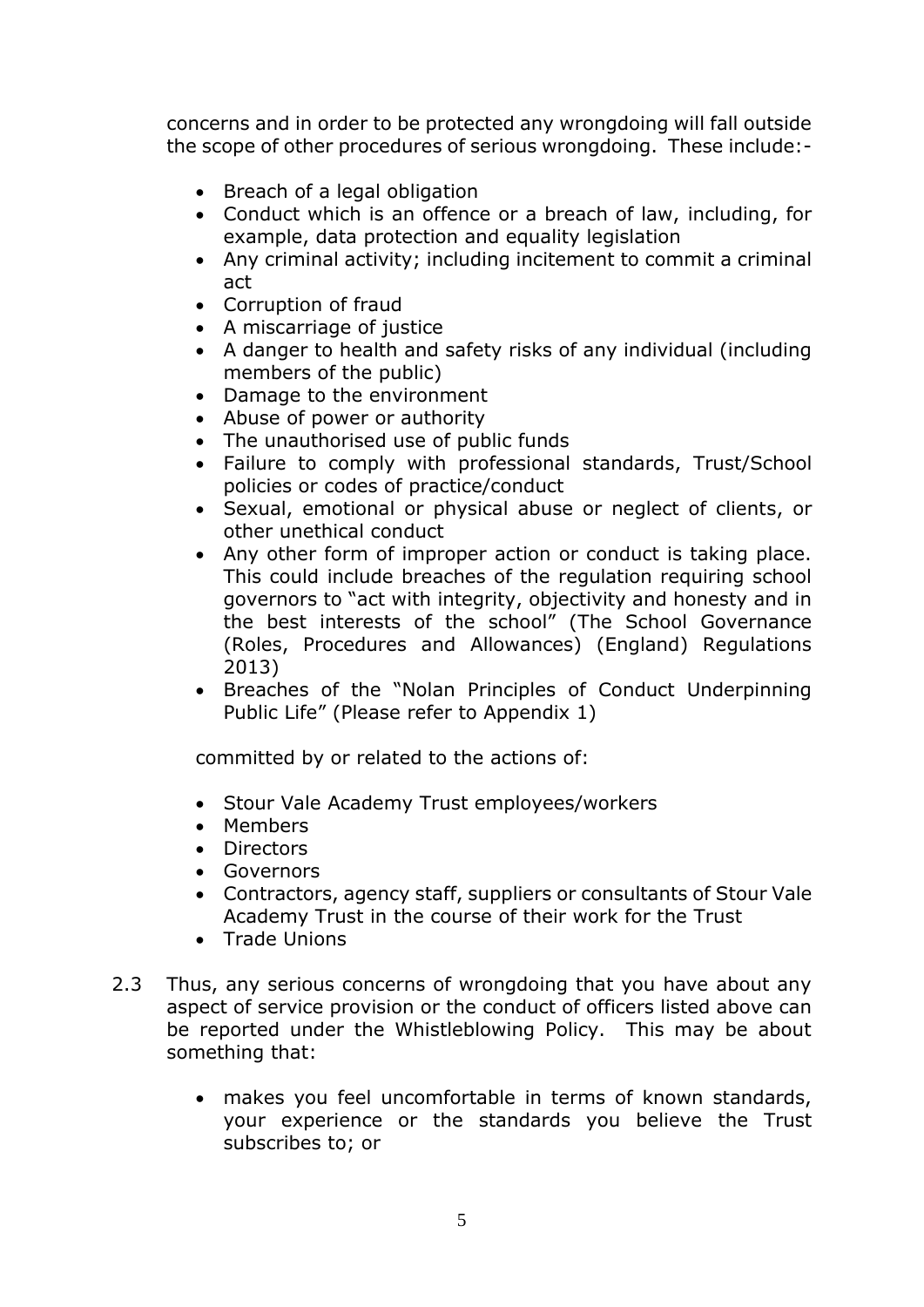- is against the Trust's financial policies and procedures;
- falls below established standards of practice; or
- amounts to improper conduct

In order for there to be a protected disclosure, information must be disclosed; it is not enough for an allegation to have been made.

Where a disclosure is merely an expression of opinion that fails to show that a legal obligation has been or is likely to be breached, it cannot amount to a protected act or qualifying disclosure.

This Policy does **not** replace the complaints procedure.

# <span id="page-5-0"></span>**3 SAFEGUARDS**

#### **Harassment or Victimisation**

- 3.1 The Trust is committed to good practice; high standards and wants to be supportive of anyone making a protected disclosure.
- 3.2 The Trust recognises that the decision to report a concern can be a difficult one to make. If what you are saying is true, or if you have reasonable grounds for believing that it is true, you should have nothing to fear because you will be doing your duty to your employer and those for whom you are providing a service.
- 3.3 The Trust will not tolerate any harassment or victimisation (including informal pressures) and will take appropriate action to protect you when you raise a concern.
- 3.4 Any investigation into allegations of potential malpractice will not influence or be influenced by any disciplinary or redundancy procedures that affect employees of the Trust.

## <span id="page-5-1"></span>**4 UNTRUE ALLEGATIONS**

4.1 If you make an allegation but it is not confirmed by the investigation, no action will be taken against you. If, however, you make an allegation frivolously, maliciously or for personal gain, disciplinary action may be taken against you if you are employed the Trust. Action via the civil courts may be taken against you if you are a member of the public.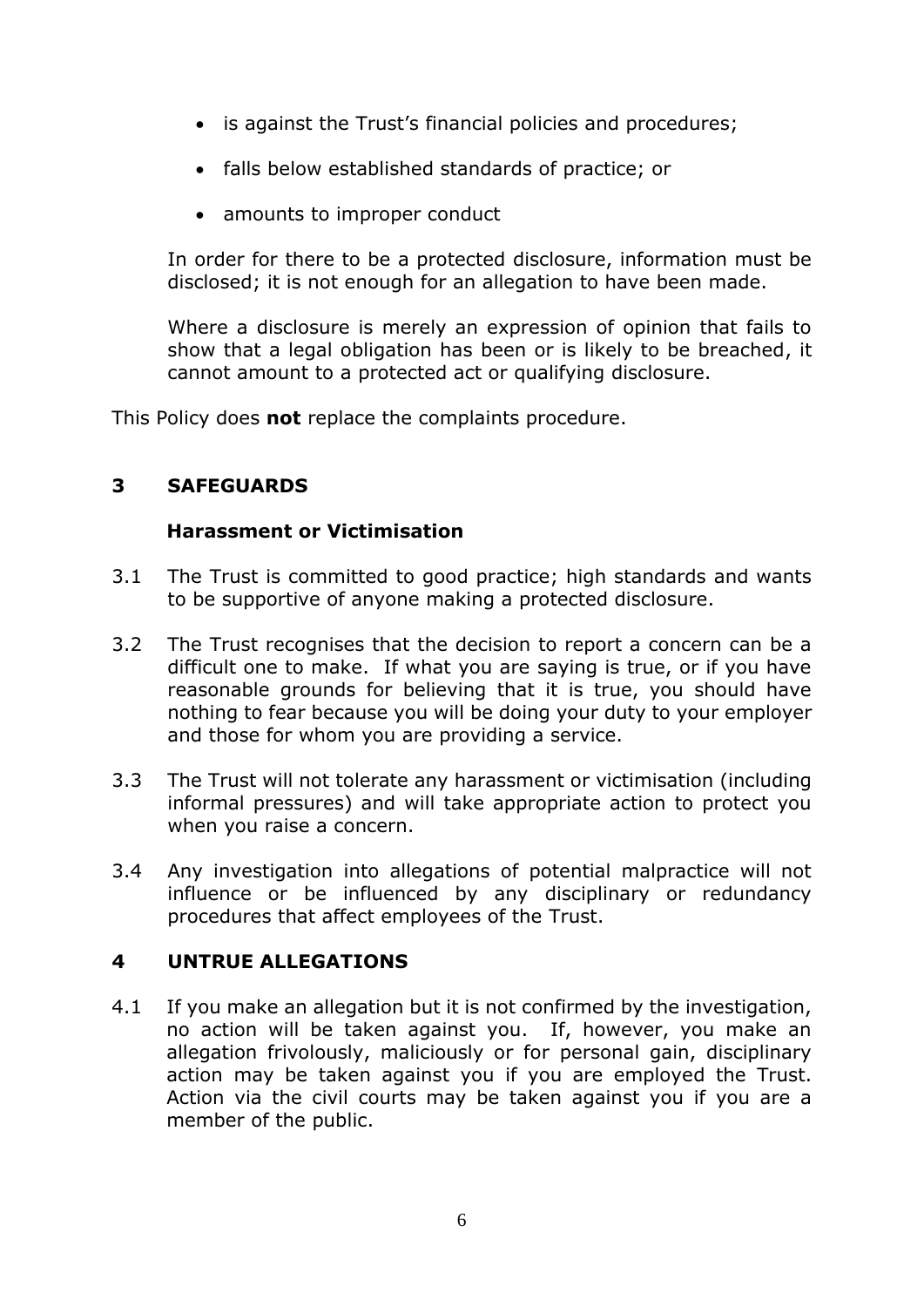#### <span id="page-6-0"></span>**5 HOW TO RAISE A CONCERN**

#### **Disclosures made by Stour Vale Academy Trust employees, Trade Unions, Agency Staff, and any other individuals working for the Trust**

#### **The Public Interest Disclosure Act 1990 (PIDA)**

- 5.1 PIDA is designed to encourage and enable employees (which includes Agency Staff and any other individual working for the Trust) to raise any concerns about any suspected serious wrongdoing, an illegal act or a dangerous situation within the Trust.
- 5.2 This is called making a "Protected Disclosure" under the Act, and when it is made in the public interest and in accordance with this policy, an employee is legally protected from harassment or victimisation as a result of the disclosure.
- 5.3 The person making the disclosure does not have to be directly or personally affected by the serious wrongdoing, but the disclosure must be made in the public interest.
- 5.4 PIDA will protect any employee or worker making a Protected Disclosure; irrespective of whether or not the disclosure relates to information gained in the course of their employment (e.g. a protected disclosure made by an employee acting as a service user would still fall under the PIDA protection).
- 5.5 If an employee does not feel comfortable making a disclosure to the Trust, they may be entitled to make a disclosure to other prescribed persons. For further information please see Appendix 2.
- 5.6 As a first step you should normally raise concerns with the Headteacher of the school that the employee works at. This depends, however, on the seriousness and sensitivity of the issues involved and who is suspected of the malpractice. For example, if you believe that management is involved, you should approach the Chief Executive Officer of the Trust. Alternatively, you could approach External or Internal Audit referred to on page 9 of this policy. If you are a member of the public you can contact one of the individuals listed in the table at point 8.1 of this Policy.
- 5.7 Concerns may be raised verbally or in writing. Individuals who wish to make a written report are invited to use the following format: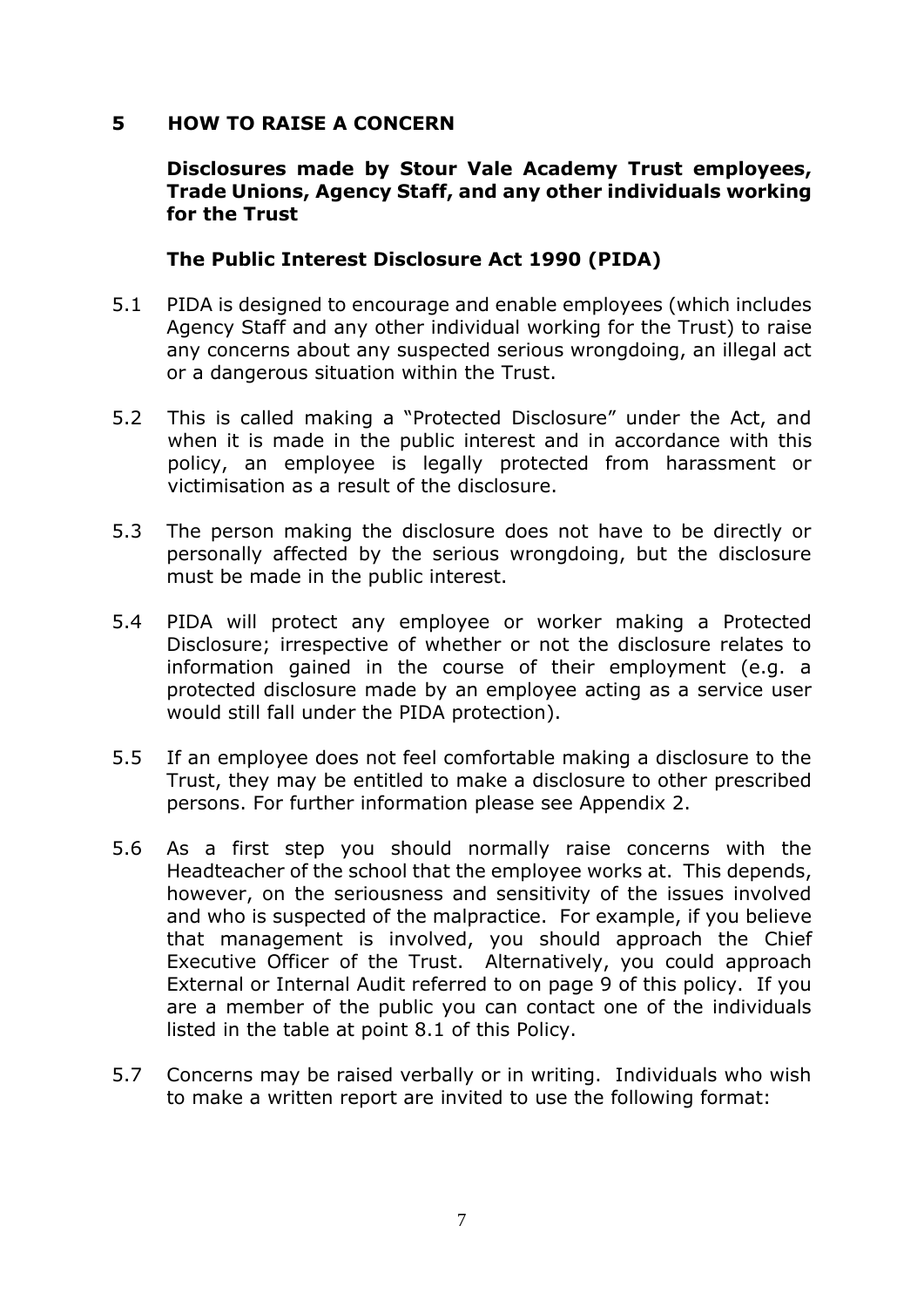- the background and history of the concern (giving relevant dates), and the reason why you are particularly concerned about the situation
- each disclosure should be separately identified by reference to date and content
- each alleged failure or likely failure to comply with a legal obligation or a matter giving rise to a health and safety breach should be separately identified
- 5.8 The earlier you express the concern the quicker action may be taken.
- 5.9 Although you are not expected to prove beyond doubt the truth of an allegation, you will need to demonstrate to the person contacted that you have a reasonable belief that there has been wrongdoing.

## **Local Authority**

- 5.10 Although Dudley Council and Sandwell Council do not maintain academies, sixth form colleges and/or free schools, the Councils will acknowledge any concerns disclosed to them by employees of these organisations. However, if those concerns relate to the functions of Dudley Council or Sandwell Council they will be dealt with under section 8 of this procedure.
- 5.11 Dudley Council and Sandwell Council have no legal powers to investigate a disclosure made in respect of academies, sixth form colleges, further education establishments and/or free schools (except for disclosures made in respect of safeguarding issues and Special Educational Needs), and upon receipt of such concerns, the Councils will contact the whistleblower to discuss whether or not to refer the disclosure to the Education Skills Funding Agency, (the Government Agency that has oversight of academy, sixth form colleges, further education establishments and free schools), and to whom complaints/whistleblowing disclosures in respect of academies, sixth form colleges, further education establishments and free schools should be made. However, the Councils may share information about the disclosure, without revealing the identity of the whistleblower, without the whistleblower's consent, where the allegations raised are sufficiently serious enough to warrant it.
- 5.12 In respect of disclosures of serious wrongdoing relating to safeguarding children or vulnerable adults, and/or Special Educational Needs the Councils have a legal obligation to investigate, and will do so, irrespective of the status of the school.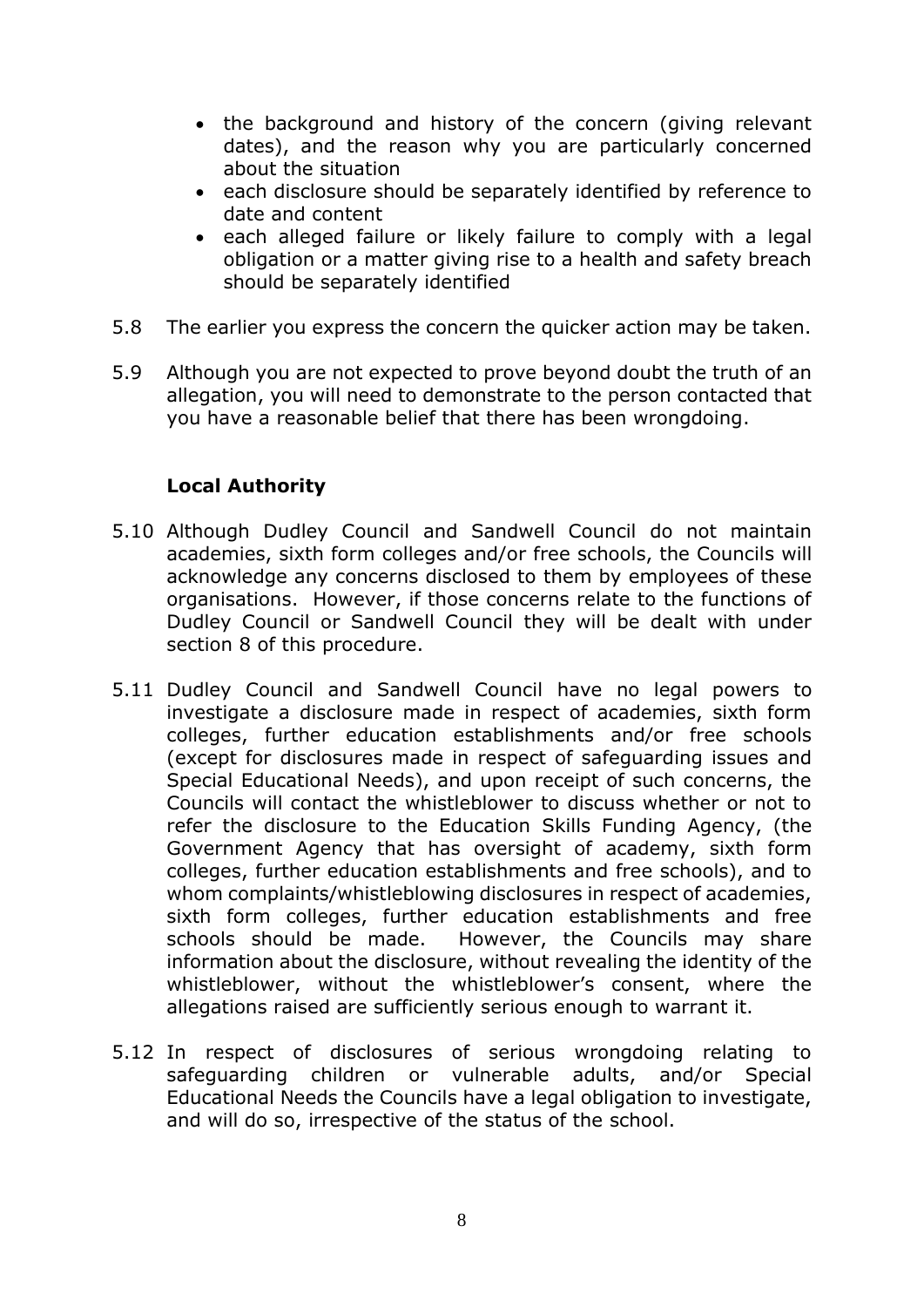- 5.13 Stour Vale Academy Trust will work with the Education Skills Funding Agency and the Department for Education to review the outcome of any complaint referred to them.
- 5.14 It is recommended that where the academy/free school receives a Protected Disclosure by an employee, they seek advice from their appropriate professional advisor(s). If they are unable to obtain such advice, they can approach the Charity, Protect formerly known as Public Concern at Work (0203 117 2520) [http://www.pcaw.org.uk,](http://www.pcaw.org.uk/) which may be able to assist.

## <span id="page-8-0"></span>**6 ADVICE TO EMPLOYEES WISHING TO RAISE A CONCERN OR MAKE A DISCLOSURE**

6.1 Employees who have major concerns arising from their employment may wish to seek advice from their union or the charity Protect formerly known as Public Concern at Work (0203 117 2520 – [http://www.pcaw.org.uk\)](http://www.pcaw.org.uk/), to see whether the information which they wish to report would meet the definition of a 'qualifying disclosure' and whether they should be using this procedure, or some other procedure.

## <span id="page-8-1"></span>**7 WHISTLEBLOWING BY MEMBERS OF THE PUBLIC**

- 7.1 Unlike disclosures by employees, the Public Interest Disclosure Act does not cover disclosures by members of the public.
- 7.2 However, the Trust considers that any disclosures or allegations made by members of the public in respect of serious wrongdoing should be handled in the same way as disclosures made by employees.
- 7.3 Once a disclosure from a member of the public has been received by the School, it will be handled in the same way as a disclosure made by an employee under the Public Interest Disclosure Act.

#### <span id="page-8-2"></span>**8 HOW TO REPORT AN ACTUAL OR SUSPECTED SERIOUS WRONGDOING**

#### **The Responsible Officer**

8.1 The Chief Executive Officer has overall responsibility for the maintenance and operation of this Policy. The Chief Executive Officer maintains a record of concerns raised and the outcomes (but in a form which does not endanger your confidentiality) and will report to the Trust Board.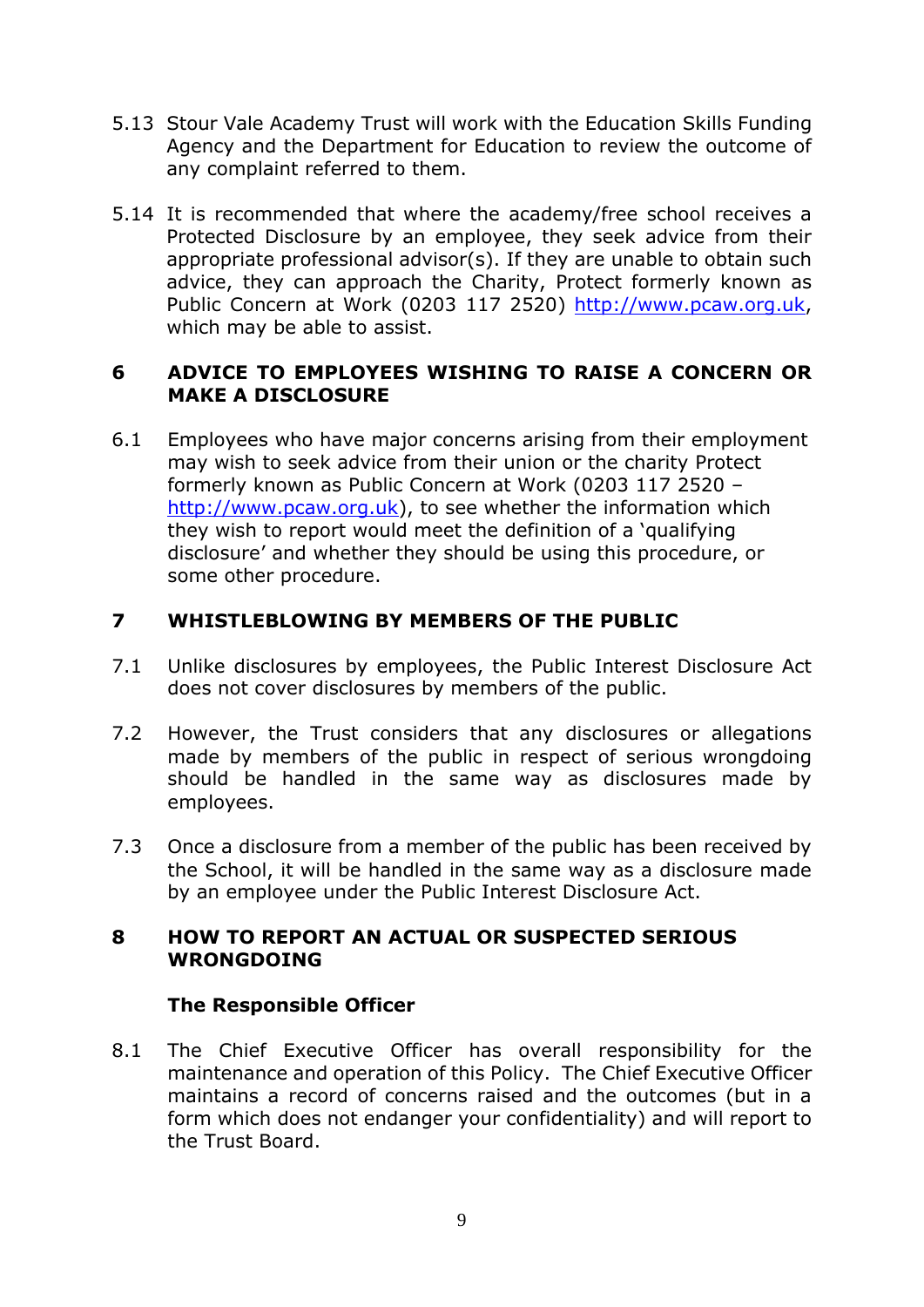A person who wishes to report any suspected serious wrongdoing ("a disclosure") to the Trust or seek advice and guidance should contact the Trust either by e-mail or telephone to:

| <b>Officer</b>                 | Tel N <sup>o</sup> | <b>E-Mail</b>                 |
|--------------------------------|--------------------|-------------------------------|
| <b>Rachel Salter</b>           | 0121 585 5385      | rsalter@svat.org.uk           |
| <b>Chief Executive Officer</b> |                    |                               |
| <b>Jo Williams</b>             | 0121 585 5385      | jwilliams@svat.org.uk         |
| <b>Chair of Directors</b>      |                    |                               |
| <b>Graham Harrison</b>         | 01384 814853       | graham.harrison@dudley.gov.uk |
| <b>Internal Audit</b>          |                    |                               |
| <b>Dave Darlaston</b>          | 0121 543 1900      |                               |
| <b>External Audit</b>          |                    |                               |
| <b>Crowe LLP</b>               |                    |                               |

If you are unsure whether or how to use this Policy, you may seek free confidential help from the independent charity, **Protect** Tel: 0203 117 2520 [www.pcaw.org.uk](http://www.pcaw.org.uk/) email: [whistle@protect](mailto:whistle@protect-advice.org.uk)[advice.org.uk](mailto:whistle@protect-advice.org.uk) **Protect** will also be able to help if you feel that it would be inappropriate to speak to any of the officers referred to above.

You may wish to consider discussing your concern with a fellow worker first and you may find it easier to raise the matter if there are two (or more) of you who have had the same experience or concerns.

If you are employed by the Trust you may invite your current recognised trade union representative, trade union official or fellow worker to be present during any meetings or interviews in connection with the concerns you have raised.

Details that will need to be asked of you are listed below but are not exhaustive:

Name (unless you wish to be anonymous)

Contact details (unless you wish to be anonymous)

Who has committed the alleged serious wrongdoing?

What is the nature of the alleged serious wrongdoing?

Is the person making a disclosure employed by Stour Vale Academy Trust?

Is the person a service user/member of the public?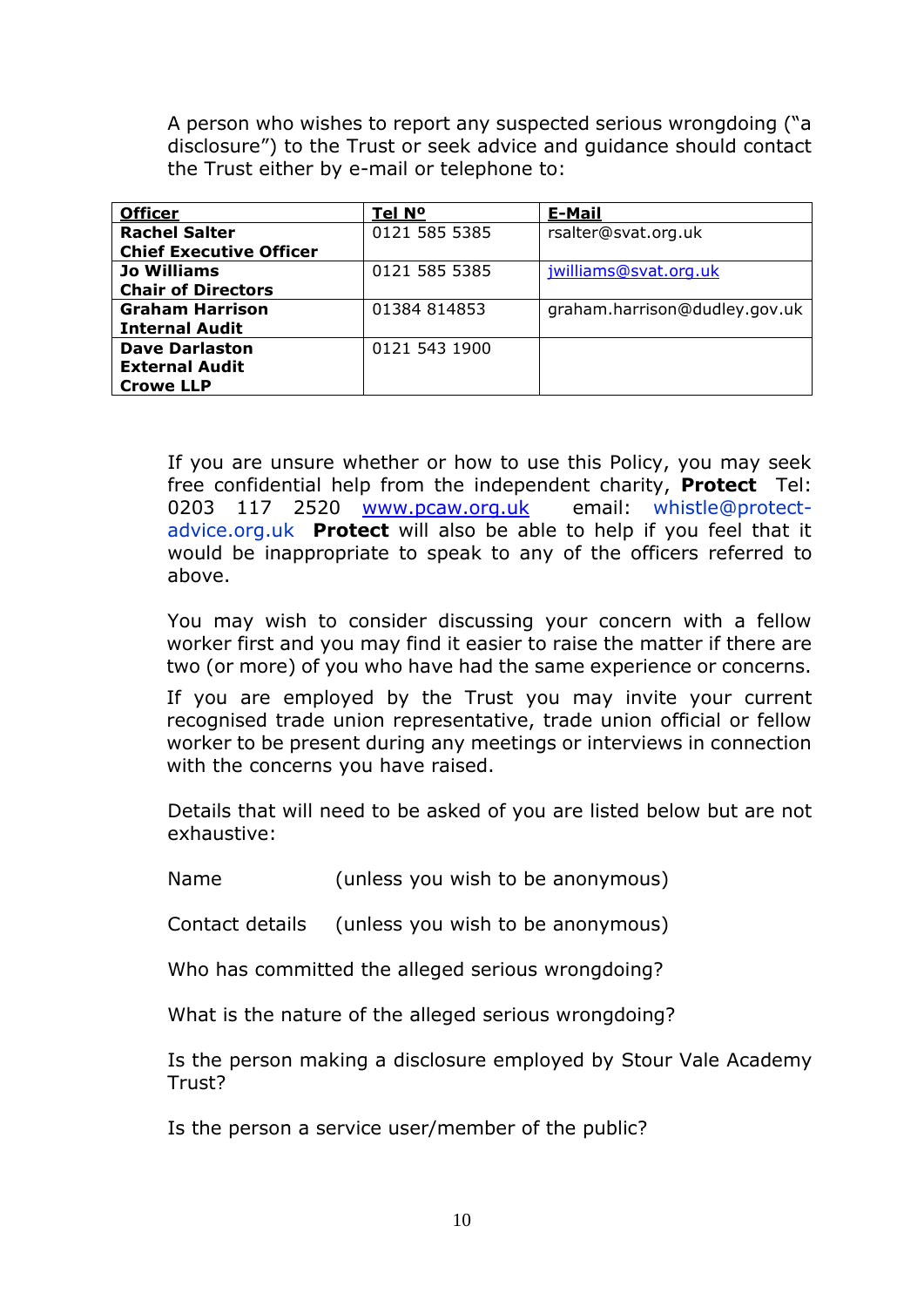- 8.2 Trust employees are also entitled to make a Protected Disclosure through their Headteacher, if they feel confident in approaching their Headteacher to report a concern or allegation of serious wrongdoing that falls under this policy. If doing so, you must be explicit that the disclosure is being made under this policy. The manager must follow the obligation of confidentiality, but must, as soon as possible after receiving the Protected Disclosure, log the disclosure in accordance with 8.1 above, and then confirm to the emplovee concerned, in writing or email, that this matter has been recorded.
- 8.3 In the event that an employee does not feel comfortable in making a disclosure to Trust, they are entitled to also make a Protected Disclosure to a number of other organisations. For further information as to whom, other than the School, a protected disclosure can made, see:

[https://www.gov.uk/government/uploads/system/uploads/attachme](https://www.gov.uk/government/uploads/system/uploads/attachment_data/file/360648/bis-14-1077-blowing-the-whistle-to-a-prescribed-person-the-prescribed-persons-list-v4.pdf) [nt\\_data/file/360648/bis-14-1077-blowing-the-whistle-to-a](https://www.gov.uk/government/uploads/system/uploads/attachment_data/file/360648/bis-14-1077-blowing-the-whistle-to-a-prescribed-person-the-prescribed-persons-list-v4.pdf)[prescribed-person-the-prescribed-persons-list-v4.pdf](https://www.gov.uk/government/uploads/system/uploads/attachment_data/file/360648/bis-14-1077-blowing-the-whistle-to-a-prescribed-person-the-prescribed-persons-list-v4.pdf)

8.4 If you do take the matter outside the Trust, you should ensure that you do not disclose confidential information and you should check with one of the contact points listed in Paragraph 10.1 to ensure that you are not doing so.

# <span id="page-10-0"></span>**9 HOW THE TRUST WILL RESPOND TO A DISCLOSURE**

- 9.1 Within ten working days of a concern being raised, the responsible person (the Chief Executive Officer) will write to the individual:
	- acknowledging that the concern has been received;
	- indicating how the Trust propose to deal with the matter;
	- giving an estimate of how long it will take to provide a final response; informing the individual whether any initial enquiries have been made;
	- supplying the individual with information on staff support mechanisms, including confidential welfare counselling, and;
	- informing the individual whether investigations will take place and, if not, why not.
- 9.2 The Trust will then consider and decide whether the disclosure falls under the whistleblowing criteria and, if not, will, wherever possible, seek the whistleblower's consent as to how the disclosure will be investigated using the appropriate school procedure(s).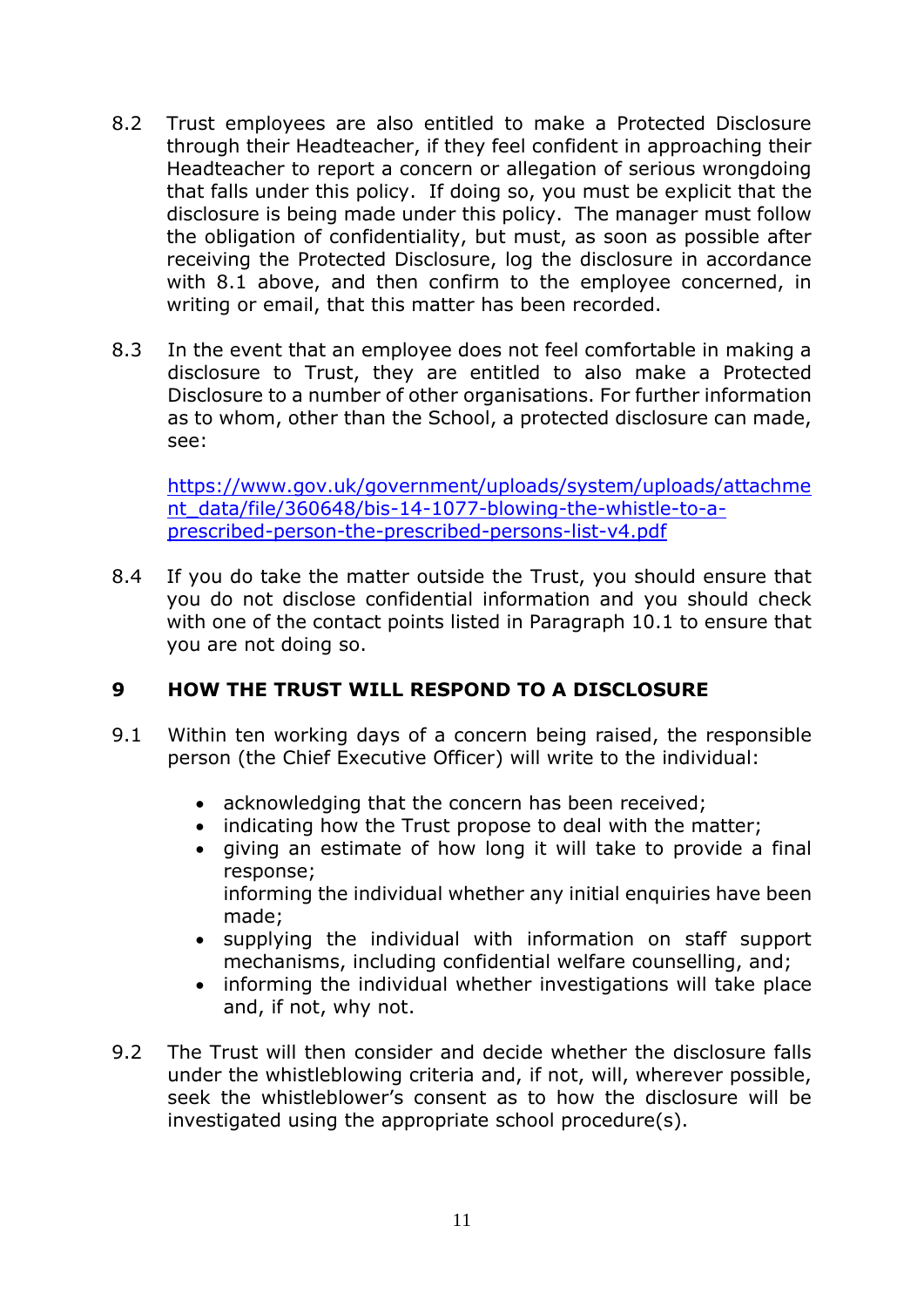- 9.3 However, there are situations where the Trust is legally required to investigate, under separate procedures, without the consent of the whistleblower, such as investigating allegations of ill-treatment or abuse of children or vulnerable adults (safeguarding) or suspected criminal activity. In these circumstances, the Trust will, wherever possible, advise the whistleblower that the disclosure will be investigated under another process, but there may be situations where it is not appropriate to disclose the existence of these investigations.
- 9.4 If it is concluded that the disclosure is considered to come under the whistleblowing policy and that an investigation needs to take place, the whistleblower, will be advised of the following:
	- a) the arrangements for confidentiality
	- b)how the person making the disclosure will be expected to contribute to the investigation
	- c) the outcome of any discussions which may have taken place over anonymity
	- d)an estimate of how long the investigation is likely to take
	- e) the name of the investigator appointed to undertake the investigation
	- f) the right of an employee to representation by a recognised trade union or work colleague at any meeting; and
	- g) the right of any non-employee to seek support and representation at any meeting
	- h)whether the Police will need to be involved or other agencies
- 9.5 Stour Vale Academy Trust, wherever possible, will seek to advise the whistleblower of the outcome of the investigation. However, the Trust is bound by the UK General Data Protection Regulation, the Data Protection Act and the Human Rights Act in respect of allegations relating to individuals and may not be able to disclose information where legal proceedings are pending.
- 9.6 The use of this whistleblowing process does not automatically amount to acceptance by the Trust that the information provided is necessarily a qualifying disclosure.
- 9.7 For monitoring purposes the Trust keeps a list of communications received from people using this whistleblowing process. This information is used for monitoring purposes and to detect if there are areas where there is a high incidence of alleged serious wrongdoing.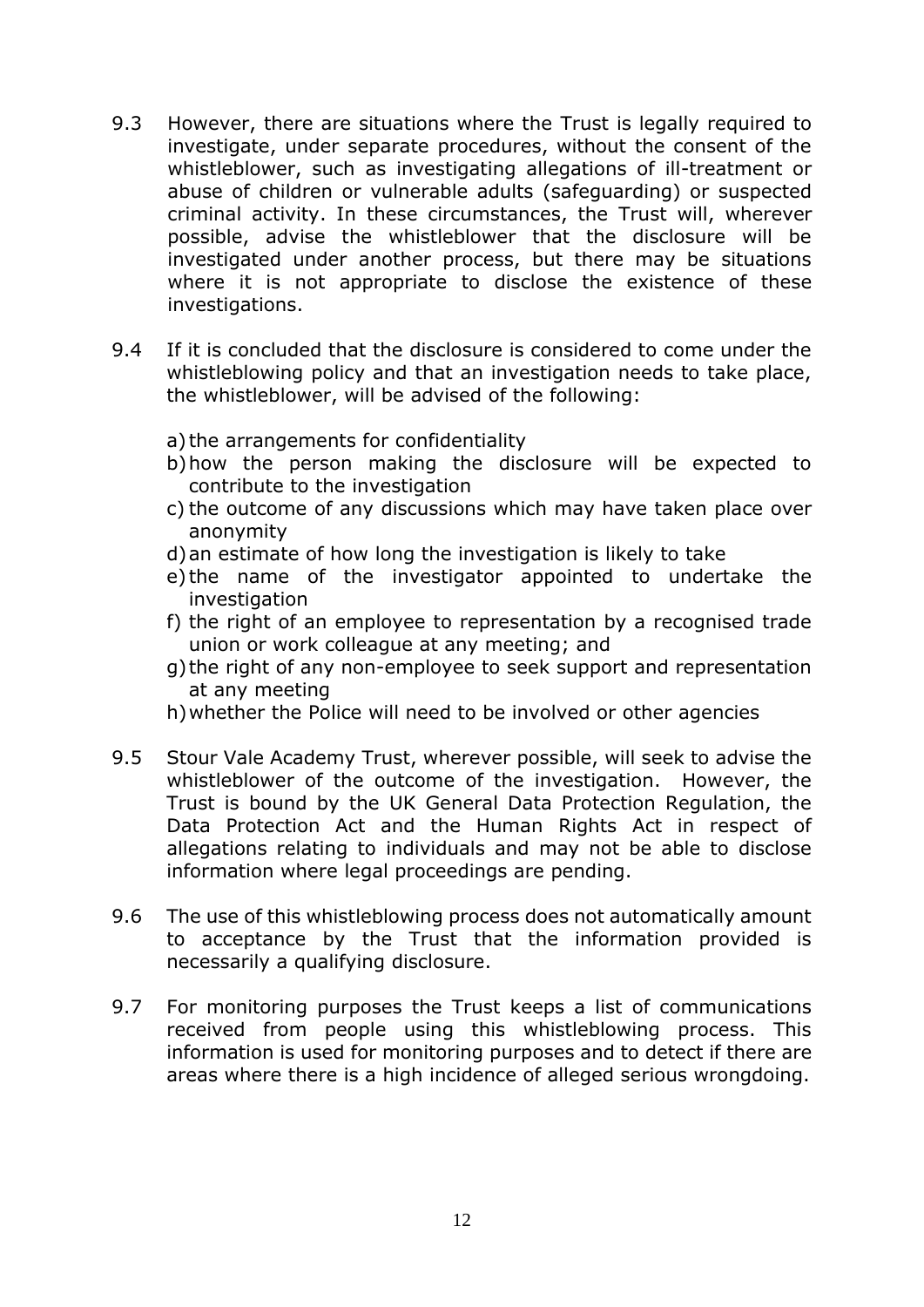#### <span id="page-12-0"></span>**10 CONFIDENTIALITY AND ANONYMITY**

- 10.1 Although the PIDA does not refer to the confidentiality of concerns raised in a qualifying disclosure, there is a widespread assumption that such a disclosure will be treated in confidence as a means of preventing victimisation. Stour Vale Academy Trust will seek to avoid disclosing information identifying any whistleblower, even if the Trust considers that the disclosure, by the Whistleblower, falls outside the scope of a qualifying disclosure. However, there are situations where, due to the circumstances of the alleged serious wrongdoing, it is impossible to avoid disclosing information identifying any whistleblower. In these circumstances, Stour Vale Academy Trust will consult with the whistleblower prior to the disclosure taking place and offer support.
- 10.2 There may also be situations where the Trust may be obliged to disclose information, such as where there are legal proceedings following on from the investigation of the whistleblowing investigation. This may require the disclosure of witness statements or correspondence, and there is even the possibility that the whistleblower may be expected to give evidence at any hearing. In these circumstances, the Trust should discuss the implications for the whistleblower if he or she proceeds with the disclosure, and where appropriate, discuss appropriate support arrangements.
- 10.3 Stour Vale Academy Trust may also be required to disclose the identity of the whistleblower to third parties, where necessary for the purposes of undertaking investigations e.g. where the allegations relate to serious criminal offences where the Trust considers that the Police should investigate.
- 10.4 Anonymous complaints will be considered but, depending on the information given and the credibility of the evidence, there may not be enough information for a proper investigation without the investigator being able to contact the whistleblower for further information and, in these circumstances, there may not be sufficient evidence to pursue an investigation. Therefore, whistleblowers are encouraged to put their name to the complaint.
- 10.5 Stour Vale Academy Trust, as a public authority, is subject to the Freedom of Information Act. This means that there is a presumption that Stour Vale Academy Trust discloses any information it holds, unless that information falls under one or more exemptions and, in most cases, that the application of that exemption is in the public interest.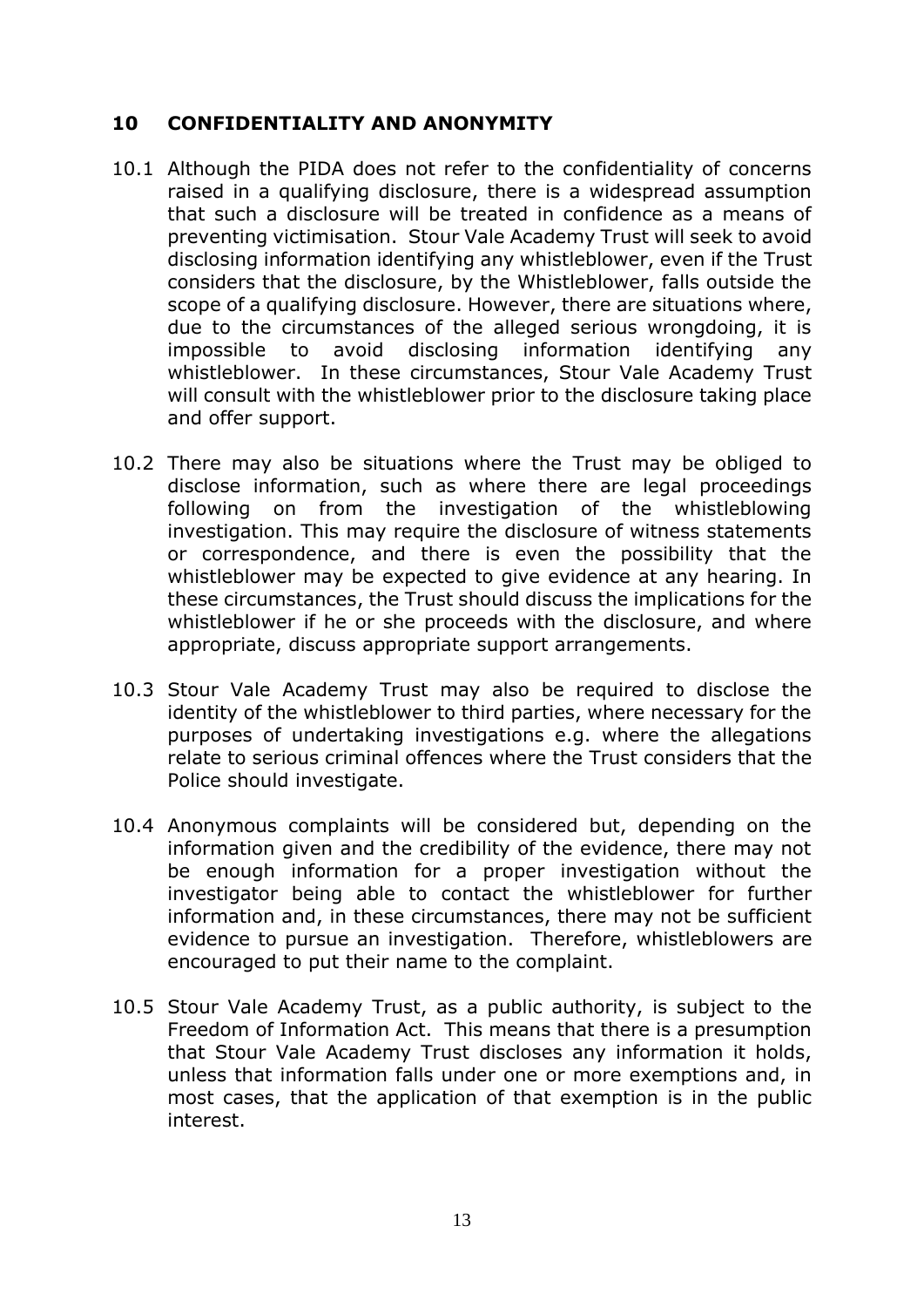- 10.6 The Freedom of Information Act contains exemptions that may be applicable to permit the withholding of information identifying the whistleblower, including:
	- s.40 Personal Data
	- s.41 Information which, if disclosed, would give rise to an actionable breach of confidence
- 10.7 If the Trust receives a request for information identifying a whistleblower, it will contact the whistleblower to seek their views in respect of the disclosure or withholding of the information requested and, wherever possible, it will seek to comply with those views.
- 10.8 The Trust is mindful, in reconciling the legal obligation to disclose information it holds under the Freedom of Information Act 2000, of its legal obligations under:
	- a) The Public Interest Disclosure Act 1998 to avoid the discrimination or victimisation of employees; and
	- b) The Health and Safety at Work etc. Act 1974, to protect the health and safety (including mental health) of employees

## <span id="page-13-0"></span>**11 PROTECTING AN EMPLOYEE WHISTLEBLOWER**

- 11.1 Employees are protected if:
	- they honestly think what they report is true
	- they think they are telling the right person; and
	- they believe that their disclosure is in the public interest
- 11.2 Any employee who makes a 'qualifying disclosure' which meets the definition in the Public Interest Disclosure Act is legally protected against victimisation for whistleblowing. Stour Vale Academy Trust has adopted this procedure in order to encourage early internal whistleblowing and demonstrate its commitment to preventing victimisation. If an employee claims that, despite that commitment, he or she has been victimised because of blowing the whistle, he or she should make a further complaint under this whistleblowing procedure directly to the Chair of Directors.
- 11.3 An employee has the right to complain of victimisation as a result of any whistleblowing to an employment tribunal.
- 11.4 Any employee who victimises a whistleblower could:
	- be subject to an internal council investigation and potential disciplinary action, including potential dismissal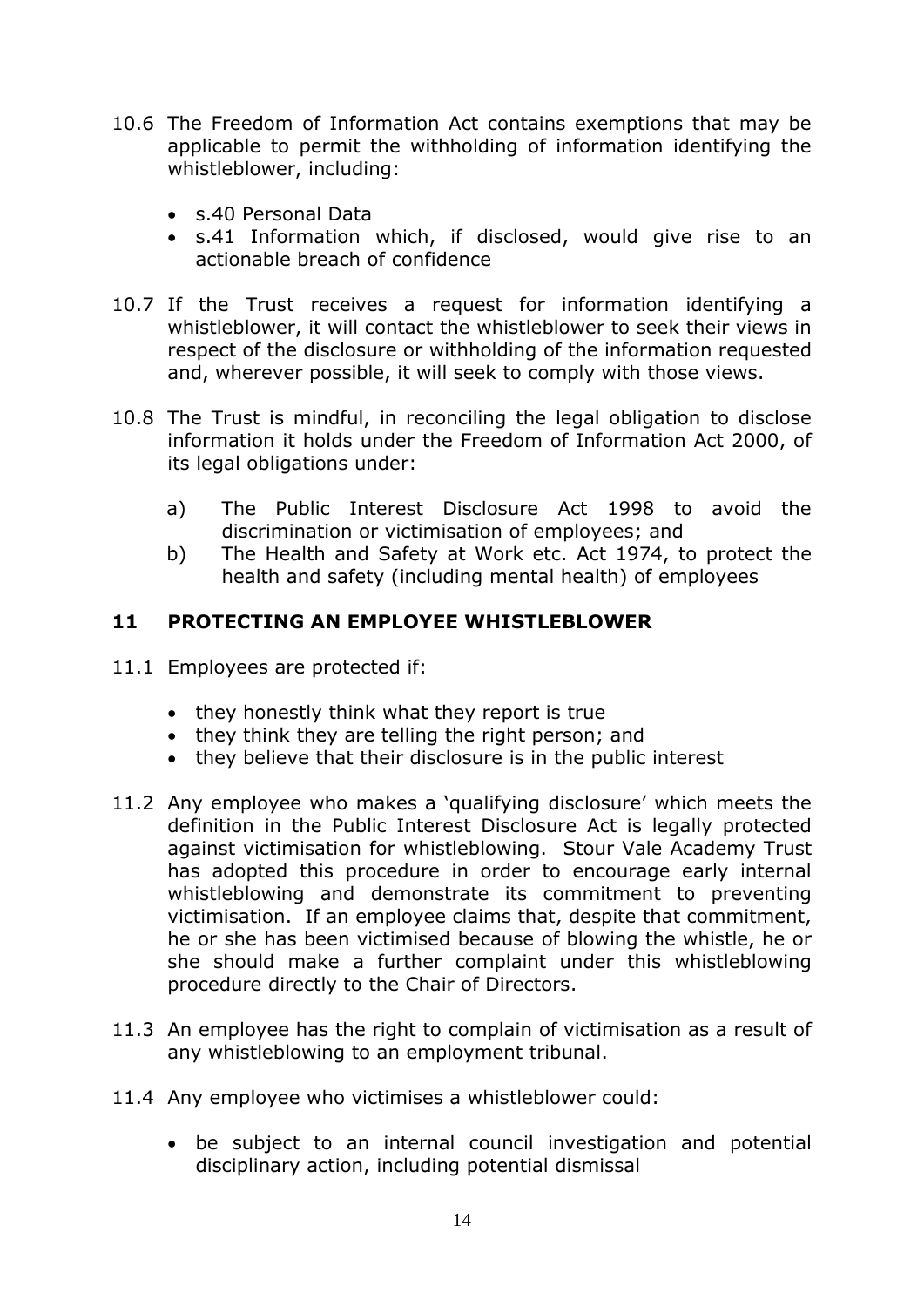• face a civil claim personally, as the affected whistleblower could be entitled to directly issue a legal claim against the culprit

# <span id="page-14-0"></span>**12 RECORDING AND MONITORING COMPLAINTS**

- 12.1 Stour Vale Academy Trust is legally required to maintain a list of concerns raised by employees made under the Public Interest Disclosure Act. Inclusion in this list does not amount to acceptance that the communication amounts to a Protected Disclosure and any subsequent decision that the matter falls outside the Act will be added to the record on the list.
- 12.2 The Trust will also record all disclosures of serious wrongdoing made by members of the public.
- 12.3 For the purposes of investigating whether or not there are any systemic issues that need to be addressed, and to monitor the performance of any investigation, an anonymised summary of all disclosures of serious wrongdoing, made by employees or members of the public, will be sent on a monthly basis to the Chair of Directors.
- 12.4 The Trust will record details of all complaints made under this policy, anonymising the identity of the whistleblower and use this information for the purposes of identifying areas of concern, which may indicate further action is required, and where appropriate, share this information with other appropriate regulatory bodies. The types of information recorded may include:
	- the date the concern was raised
	- the nature of the concern and/or the risk/s highlighted
	- who the concern was initially raised with
	- whether confidentiality was requested
	- the approach adopted
	- the outcome, in terms of whether the concern was founded or unfounded
	- whether feedback was given to the member of the public/contractor/employer/worker raising the concern
	- whether the worker was satisfied with the outcome and if not, why not; and
	- the date the case was closed
- 12.5 Both lists are maintained in accordance with the UK General Data Protection Regulation and the Data Protection Act 1998.
- 12.6 A report on the number of concerns will be published annually. This report will not include any information identifying any whistleblower.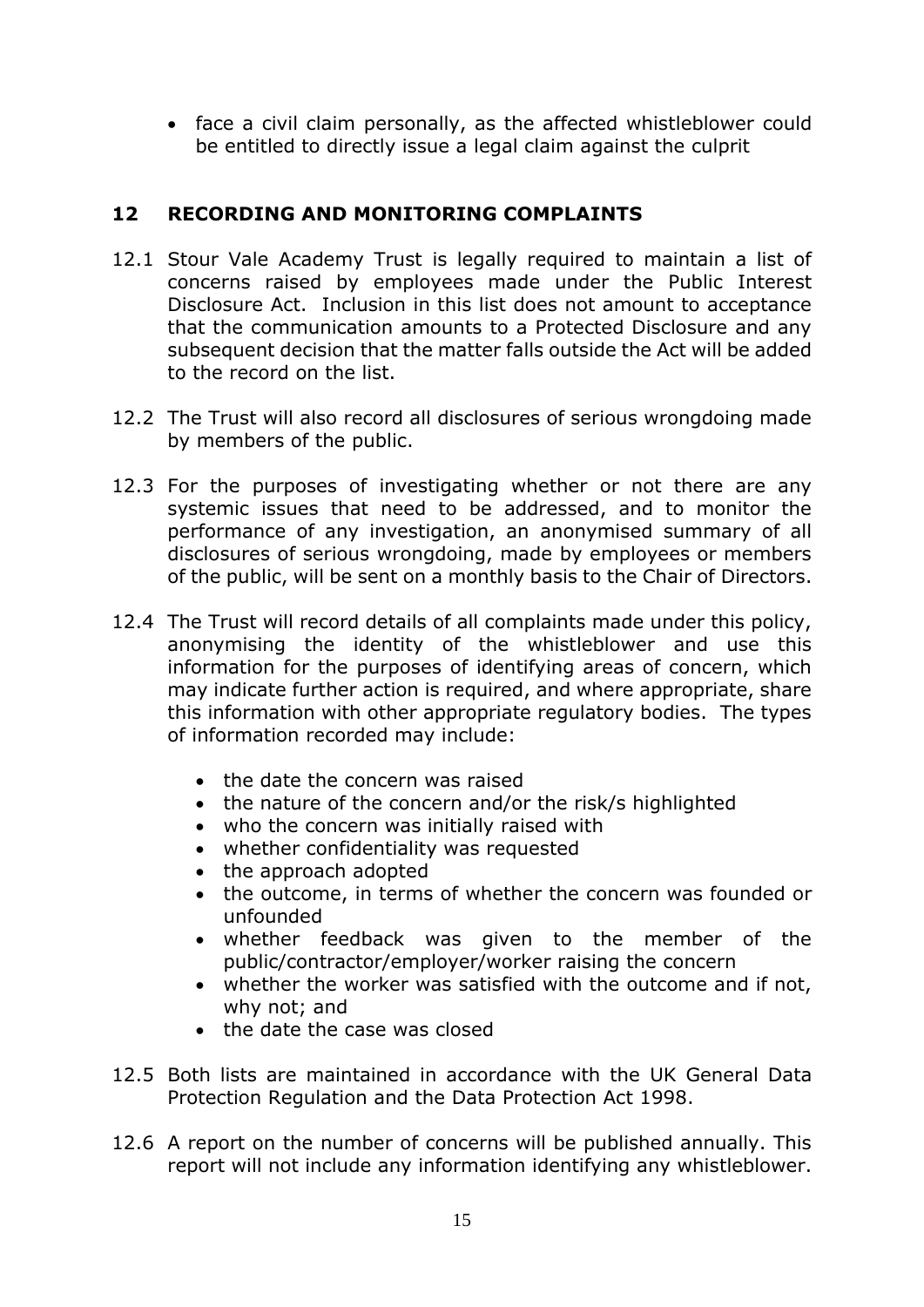## <span id="page-15-0"></span>**Appendix 1: The Nolan Principles of Conduct Underpinning Public Life**

- **1. Selflessness –** Holders of public office should act solely in terms of the public interest.
- **2. Integrity –** Holders of public office must avoid placing themselves under any obligation to people or organisations that might try inappropriately to influence them in their work. They should not act or take decisions in order to gain financial or other material benefits for themselves, their family, or their friends. They must declare and resolve any interests and relationships.
- 3. **Objectivity –** Holders of public office must act and take decisions impartially, fairly and on merit, using the best evidence and without discrimination or bias.
- **4. Accountability –** Holders of public office are accountable to the public for their decisions and actions and must submit themselves to the scrutiny necessary to ensure this.
- **5. Openness –** Holders of public office should act and take decisions in an open and transparent manner. Information should not be withheld from the public unless there are clear and lawful reasons for so doing.
- **6. Honesty –** Holders of public office should be truthful.
- *7.* **Leadership –** Holders of public office should exhibit these principles in their own behaviour. They should actively promote and robustly support the principles and be willing to challenge poor behaviour wherever it occurs.

**Holders of public office** are defined in law. They include local government Councillors, trust directors, school governors and clerks to school governing bodies. They also include certain senior local government officers required to be appointed by law.